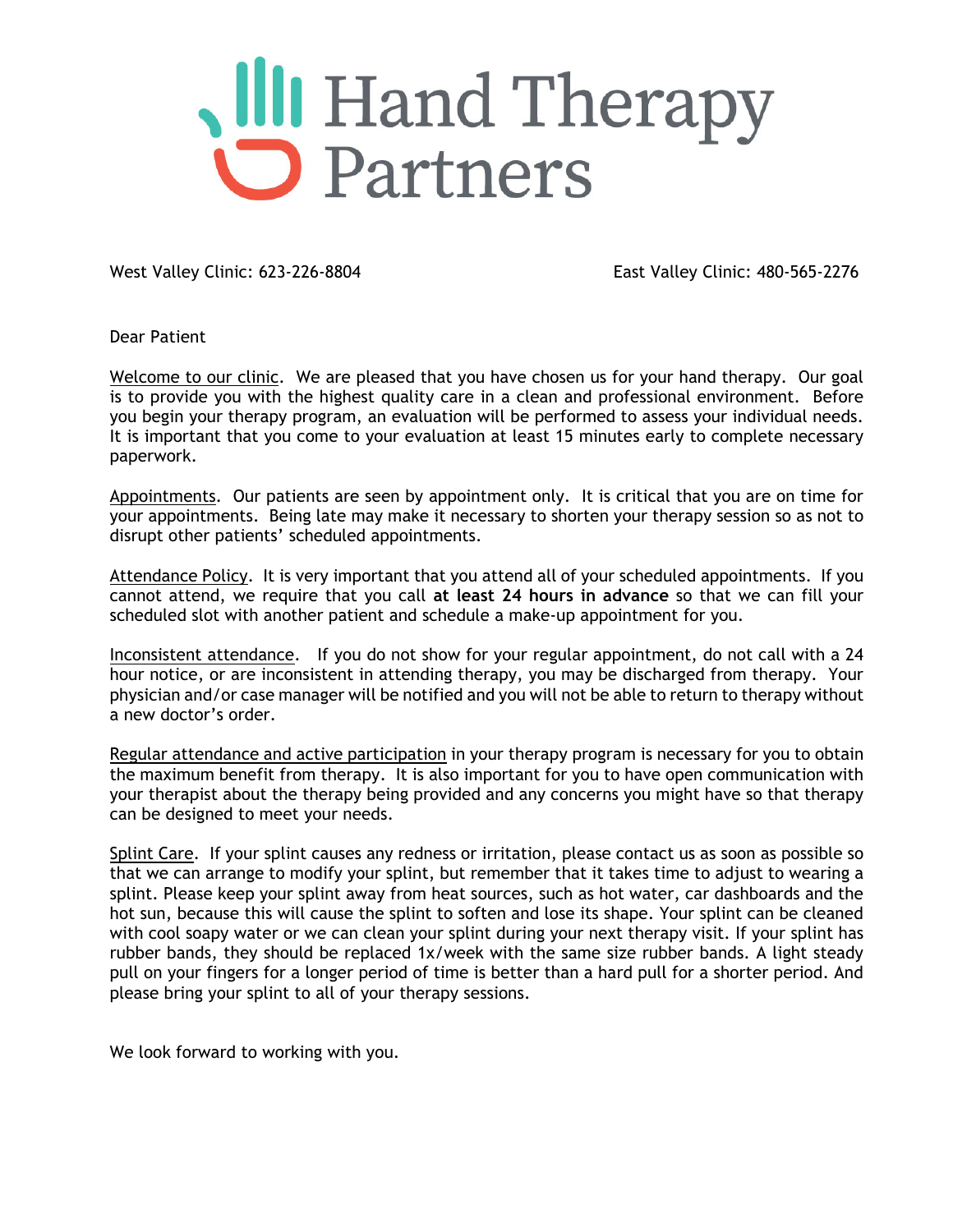## **Ill** Hand Therapy **O** Partners

### **Patient Insurance and Financial Responsibilities**

I understand that I am expected to pay for services at the time of service. Depending on my insurance plan, this may be payment in full, a co-payment, a deductible amount and/or coinsurance.

If I am a member of an insurance plan that Hand Therapy Partners (HTP) is not contracted with, I will be required to pay for services in full at the time of service. I can then submit my own claim for reimbursement.

If my insurance company is a managed care plan, it is my responsibility to be sure that necessary referrals and/or authorizations are obtained prior to treatment. If the appropriate referrals and/or authorizations are not obtained, my appointment will be canceled or delayed until this information is obtained. I understand that even though services may be pre-authorized, not all services may be covered or paid for by my insurance plan.

I authorize release of any medical information and/or records necessary to process insurance claims. I authorize HTP to apply for benefits on my behalf for covered services. I also assign all benefits directly to HTP. I certify that the information that I have reported is correct and true. I permit a copy of this authorization to be used in place of the original. My signature below also provides my consent to treat my minor child.

If I am a Medicare beneficiary, I request payment of authorized Medicare benefits on my behalf for any services furnished to me by HTP and authorize HTP to release to Medicare and its agents any information needed to determine these benefits or benefits for related services.

**I understand I am financially responsible for any charges incurred by me and/or my dependents. I understand that in the event that my account is assigned to a collection agency, I agree to pay an additional collection fee of 10% of the outstanding balance assigned. I also agree to pay any interest on the principal balance, court costs and attorneys' fees associated with the collection of my account.** 

\_\_\_\_\_\_\_\_\_\_\_\_\_\_\_\_\_\_\_\_\_\_\_\_\_\_\_\_\_\_\_\_\_\_\_\_\_\_\_\_\_\_\_\_\_\_\_\_\_\_\_\_\_\_\_\_\_\_\_\_\_\_\_\_\_\_\_\_\_\_\_\_\_\_\_

\_\_\_\_\_\_\_\_\_\_\_\_\_\_\_\_\_\_\_\_\_\_\_\_\_\_\_\_\_\_\_\_\_\_\_\_\_\_\_\_\_\_\_\_\_\_\_\_\_\_\_\_\_\_\_\_\_\_\_\_\_\_\_\_\_\_\_\_\_\_\_\_\_\_\_

Patient or Guardian Signature **Patient Date of Birth** 

Printed Name of Patient **Date Communist Printed Name of Patient**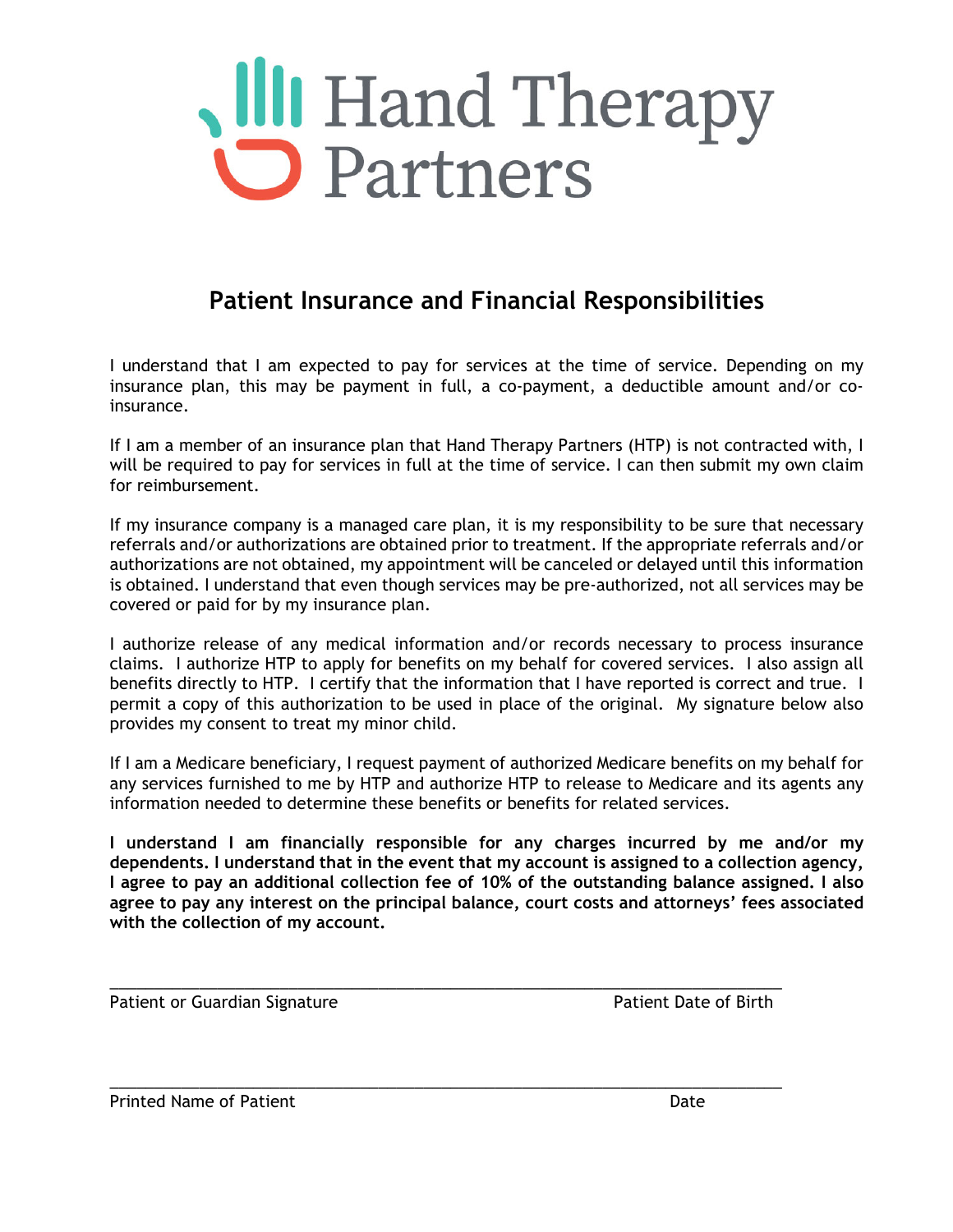## **Ill** Hand Therapy **D** Partners

### **Acknowledgment of HIPAA Privacy Policies**

I understand that as part of my healthcare, Hand Therapy Partners (HTP) originates and maintains health records describing my health history, symptoms, examination and test results, diagnoses, treatment and any plans for future care or treatment.

I understand that this information serves as:

- A basis for planning my care and treatment
- A means of communicating among the many health professionals who contribute to my care
- A source of information for applying my diagnosis and surgical information to my bill
- A means by which an insurance carrier can verify that services billed were actually provided
- A tool for routine health care operations, such as assessing quality and reviewing the competence of healthcare professionals

I understand, and have been provided with a Notice of Privacy Practices, which provides a complete description of these uses and disclosures. I have reviewed the Notice of Privacy Practices before signing below. I understand that the terms of the Notice of Privacy Practices may change and then I may request a copy of these changes in writing to the HTP Privacy Officer.

I understand that I have the right to request restrictions as to how my health information is released for the purposes of treatment, payment and health care operations. I understand that I have the right to revoke this consent, in writing, at any time by providing written notification to HTP.

I hereby give consent to HTP to use and/or disclose my protected health information for the purposes of treatment, payment and health care operations. I understand that I have the right to revoke this consent, in writing, at any time by sending such written notification to HTP.

\_\_\_\_\_\_\_\_\_\_\_\_\_\_\_\_\_\_\_\_\_\_\_\_\_\_\_\_\_\_\_\_\_\_\_\_\_\_\_\_\_\_\_\_\_\_\_\_\_\_\_\_\_\_\_\_\_\_\_\_\_\_\_\_\_\_\_\_\_\_\_\_\_\_\_\_\_\_\_

\_\_\_\_\_\_\_\_\_\_\_\_\_\_\_\_\_\_\_\_\_\_\_\_\_\_\_\_\_\_\_\_\_\_\_\_\_\_\_\_\_\_\_\_\_\_\_\_\_\_\_\_\_\_\_\_\_\_\_\_\_\_\_\_\_\_\_\_\_\_\_\_\_\_\_\_\_\_

Signature of Patient or Personal Representatives **Patient Date of Birth** 

Printed Name of Patient or Personal Representative **Example 2018** Date

\_\_\_\_\_\_\_\_\_\_\_\_\_\_\_\_\_\_\_\_\_\_\_\_\_\_\_\_\_\_\_\_\_\_\_\_\_\_\_\_\_\_\_\_ Description of Personal Representative's Authority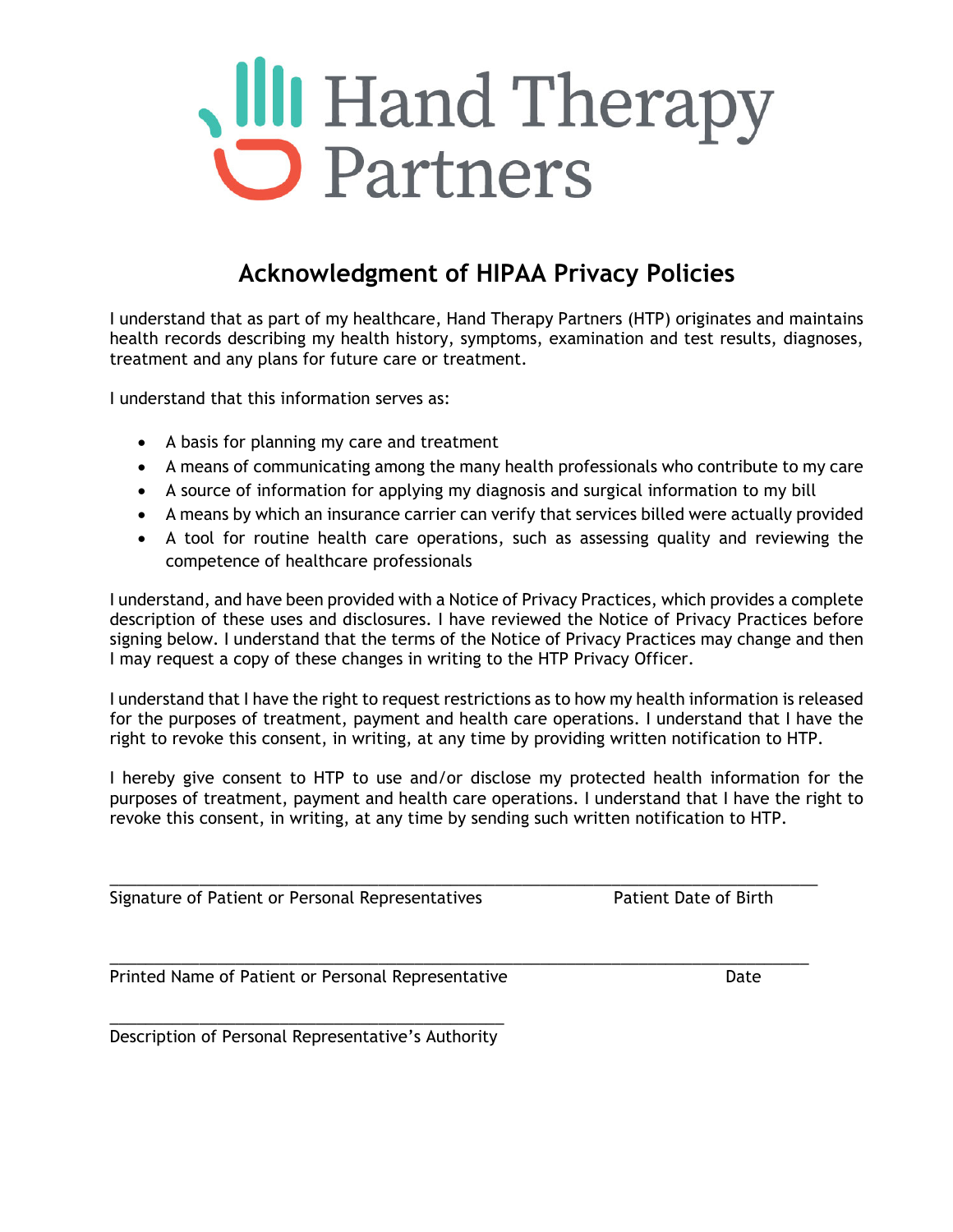#### **Authorizations to Use/Disclose Protected Health Information**

**West Valley Clinic 9130 W Thomas Rd #A-105, Phoenix, AZ 85037 P: 623-226-8804 F: 602-532-7839** 

**East Valley Clinic 430 N Dobson Rd #103, Mesa, AZ 85201 P: 480-565-2276 F: 480-383-6789** 

I hereby authorize the use and/or disclosure of all of my personal health information by Hand Therapy Partners as described below. I understand that this authorization is voluntary. I also understand that if the person or organization authorized to receive the information is not a health plan or healthcare provider, the release information may be re-disclosed and may no longer be protected by the federal privacy regulations.

- 1. Person or organization authorized to receive the health information:
- 2. Description of each purpose for which the health information will be used/disclosed (Note: Not required if disclosure is requested by the individual):
- 3. I understand that the person or organization that I am authorizing to use/disclose the information may receive compensation in exchange for the health information described above.
- 4. I understand that I may refuse to sign this authorization and that my refusal to sign will not affect my ability to enroll in a health plan, obtain health care treatment or payment or my eligibility for benefits.\* (Note: Not required if disclosure is requested by the individual).
- 5. I understand that I may revoke this authorization at any time by providing written notice to: Cary B. Edgar, Hand Therapy Partners LLC, 3241 E. Camelback Road, Phoenix, AZ 85018. I understand that my revocation will not affect any action already taken in reliance on this authorization.
- 6. I understand I may inspect or copy any information to be used or disclosed under this authorization.
- 7. Unless otherwise revoked in writing, this authorization will automatically expire one year from the date I sign below.

Signature of Individual (or Legal Representative) and the control of the Date of Date

Individual's Name (Print)

 

 

Name of Legal Representative, if applicable (Print) Name and Relationship

\*A health plan may condition enrollment or eligibility for benefits on an individual providing an authorization prior to enrollment if the authorization sought is for the plan's eligibility or enrollment determinations relating to the individual or for its underwriting risk or risk rating determinations and the authorization is not for a use or disclosure of psychotherapy notes (45 C.F.R. § 164.508(b)(4)(ii)(A&B)).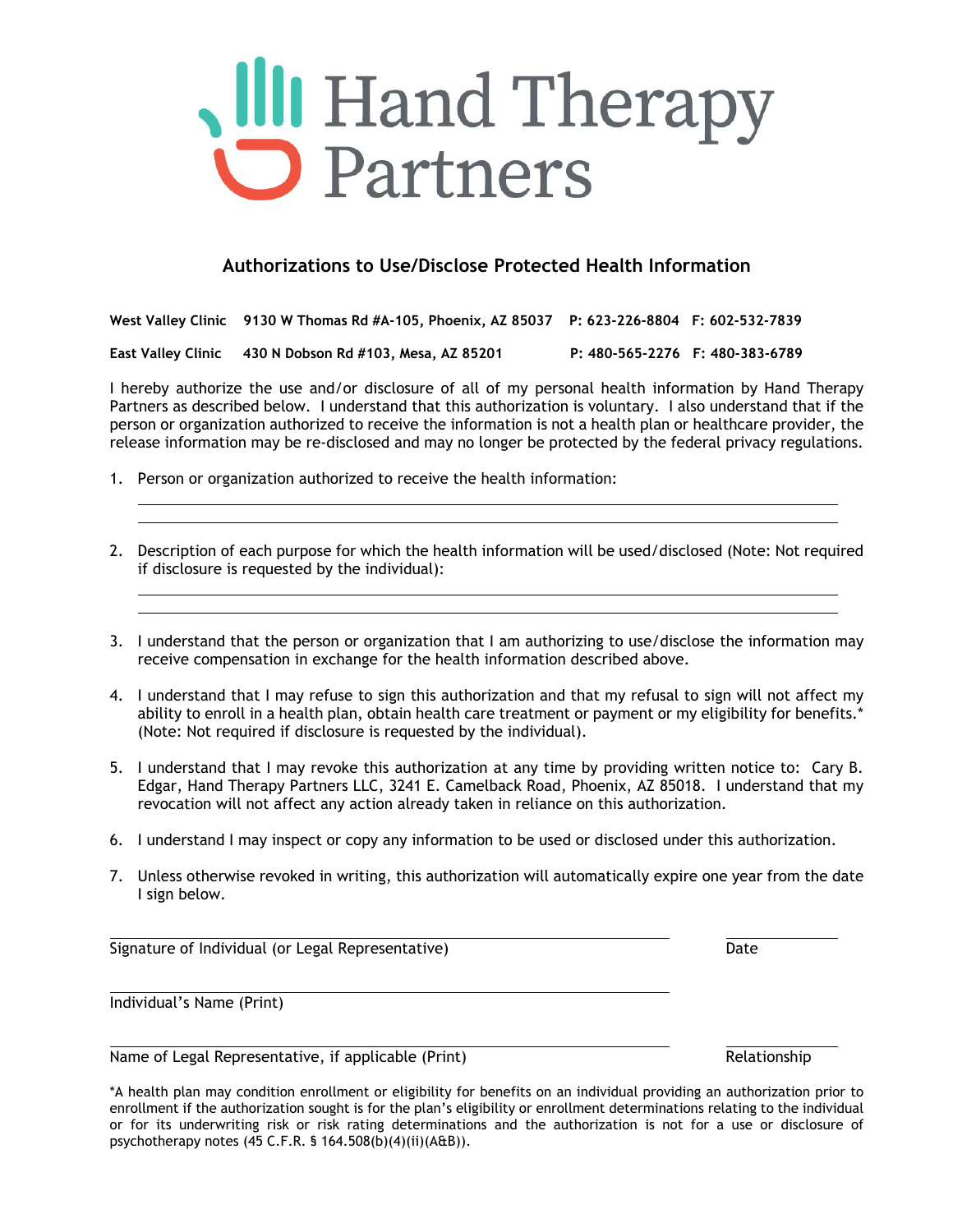|                                                        | Today's Date ___________________ |  |  |  |  |  |
|--------------------------------------------------------|----------------------------------|--|--|--|--|--|
|                                                        |                                  |  |  |  |  |  |
| Date of Birth ____________________                     |                                  |  |  |  |  |  |
| Gender: □Male □Female                                  |                                  |  |  |  |  |  |
|                                                        |                                  |  |  |  |  |  |
|                                                        |                                  |  |  |  |  |  |
|                                                        |                                  |  |  |  |  |  |
|                                                        |                                  |  |  |  |  |  |
| Responsible Party:                                     |                                  |  |  |  |  |  |
|                                                        |                                  |  |  |  |  |  |
|                                                        |                                  |  |  |  |  |  |
|                                                        |                                  |  |  |  |  |  |
|                                                        |                                  |  |  |  |  |  |
|                                                        |                                  |  |  |  |  |  |
|                                                        |                                  |  |  |  |  |  |
|                                                        |                                  |  |  |  |  |  |
|                                                        |                                  |  |  |  |  |  |
| Secondary Insurance <b>Product Secondary Insurance</b> |                                  |  |  |  |  |  |
|                                                        |                                  |  |  |  |  |  |
|                                                        |                                  |  |  |  |  |  |
|                                                        |                                  |  |  |  |  |  |
|                                                        |                                  |  |  |  |  |  |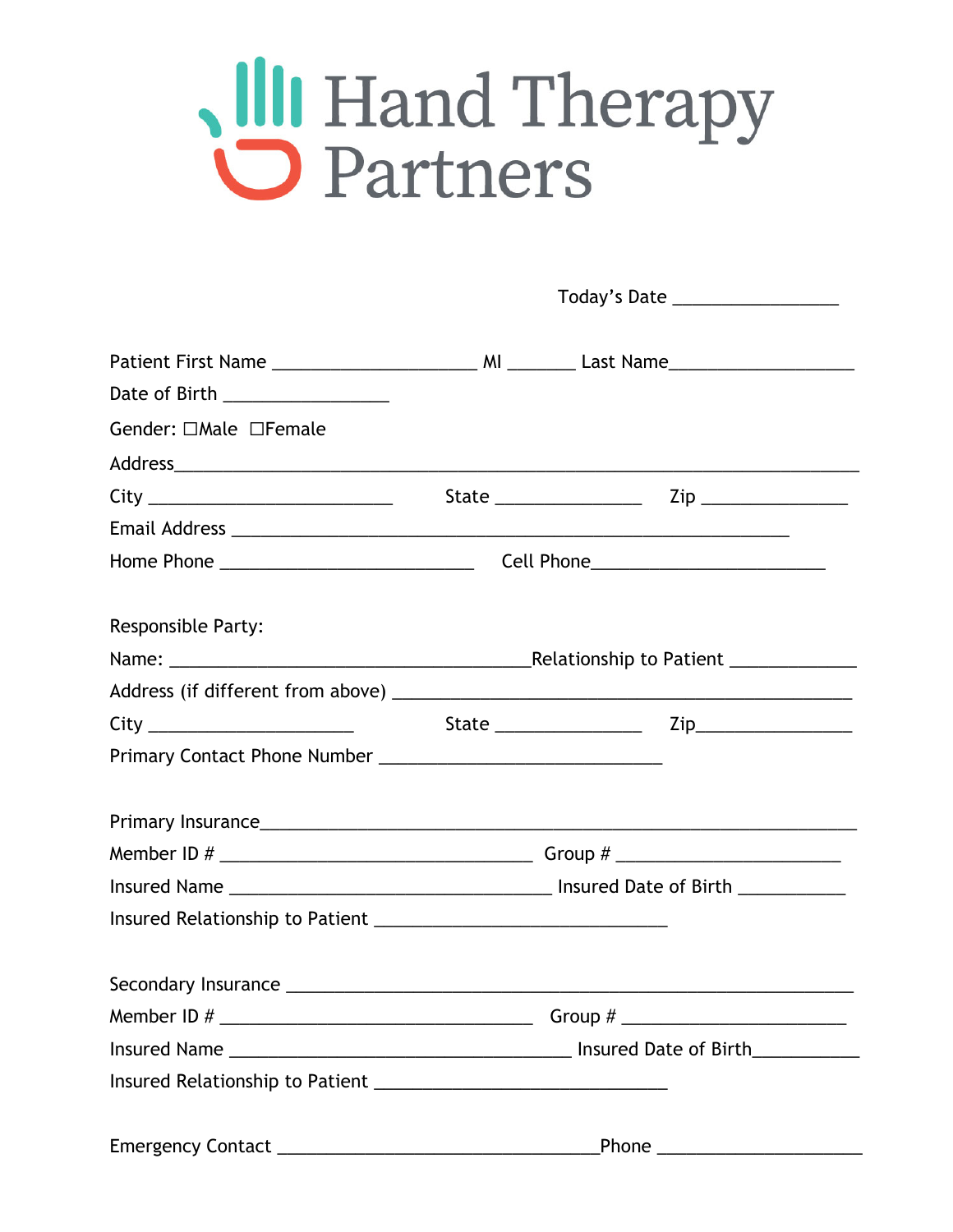Today's Date \_\_\_\_\_\_\_\_\_\_\_\_\_\_\_\_\_

|                                                                                                                    |  | $000 \text{ y }$ $0000 \text{ y }$ |  |  |   |    |                          |  |
|--------------------------------------------------------------------------------------------------------------------|--|------------------------------------|--|--|---|----|--------------------------|--|
| Patient's Name ________________________                                                                            |  |                                    |  |  |   |    |                          |  |
|                                                                                                                    |  |                                    |  |  |   |    |                          |  |
| Is this related to an accident? $\Box$ Yes $\Box$ No                                                               |  |                                    |  |  |   |    |                          |  |
|                                                                                                                    |  |                                    |  |  |   |    |                          |  |
|                                                                                                                    |  |                                    |  |  |   |    | $\Box$ Left $\Box$ Right |  |
| How did injury occur?                                                                                              |  |                                    |  |  |   |    |                          |  |
| ,我们也不能在这里的人,我们也不能在这里的人,我们也不能在这里的人,我们也不能在这里的人,我们也不能在这里的人,我们也不能在这里的人,我们也不能在这里的人,我们也<br>Pain Scale: 0 1 2 3 4 5 6 7 8 |  |                                    |  |  | 9 | 10 |                          |  |
|                                                                                                                    |  |                                    |  |  |   |    |                          |  |
|                                                                                                                    |  |                                    |  |  |   |    |                          |  |
|                                                                                                                    |  |                                    |  |  |   |    |                          |  |
|                                                                                                                    |  |                                    |  |  |   |    |                          |  |
|                                                                                                                    |  |                                    |  |  |   |    |                          |  |
| Are you receiving, or have you recently received home health services? $\Box$ Yes                                  |  |                                    |  |  |   |    | $\Box$ No                |  |

Are you receiving, or have you recently received other therapy services?  $□$  Yes  $□$  No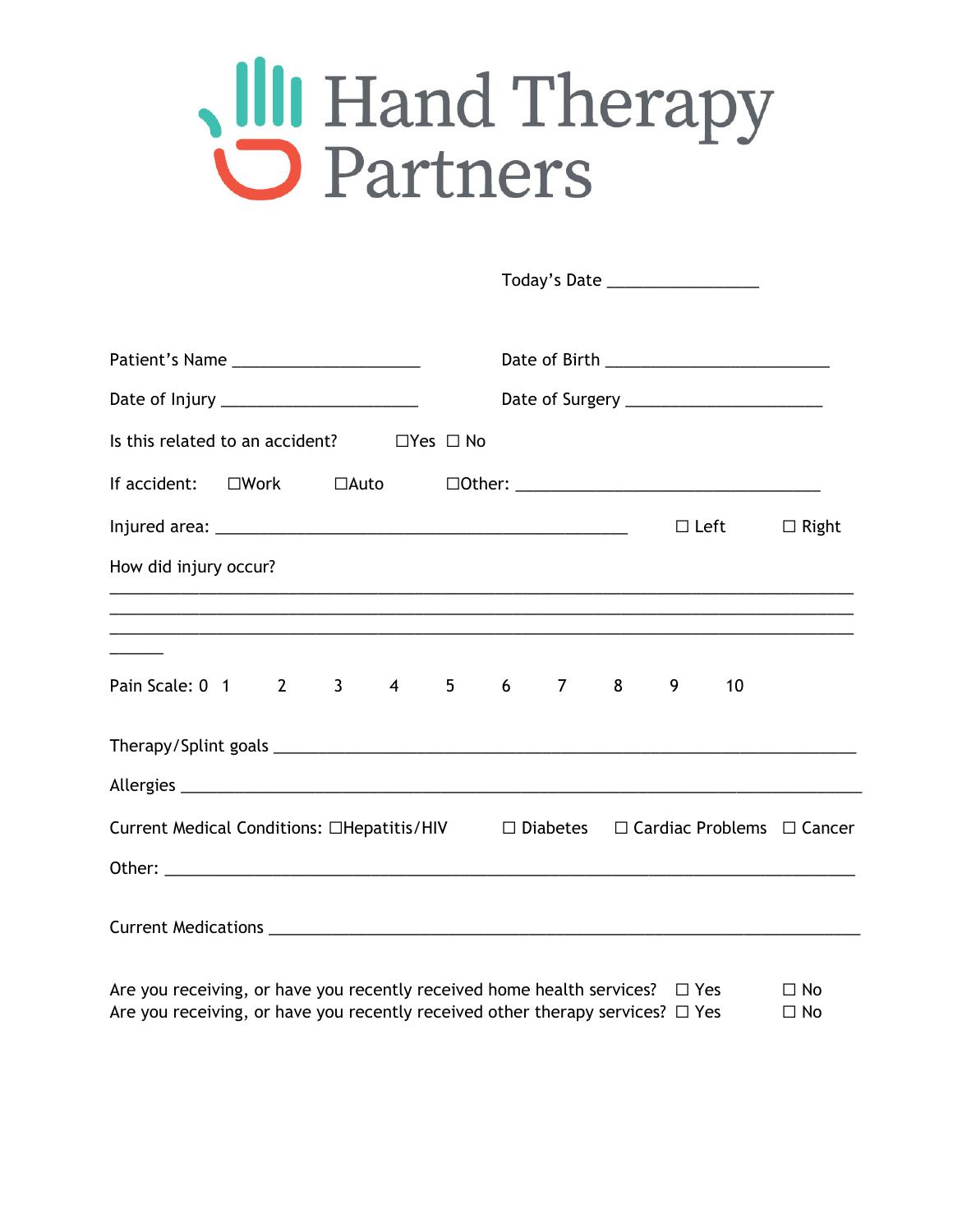### **You have the right to receive a "Good Faith Estimate" explaining how much your medical care will cost**

Under the law, health care providers need to give **patients who don't have insurance or who are not using insurance** an estimate of the bill for medical items and services.

- You have the right to receive a Good Faith Estimate for the total expected cost of any non-emergency items or services. This includes related costs like medical tests, prescription drugs, equipment, and hospital fees.
- Make sure your health care provider gives you a Good Faith Estimate in writing at least 1 business day before your medical service or item. You can also ask your health care provider, and any other provider you choose, for a Good Faith Estimate before you schedule an item or service.
- If you receive a bill that is at least \$400 more than your Good Faith Estimate, you can dispute the bill.
- Make sure to save a copy or picture of your Good Faith Estimate.

For questions or more information about your right to a Good Faith Estimate, visit cms.gov/nosurprises or 1-800-985-3059.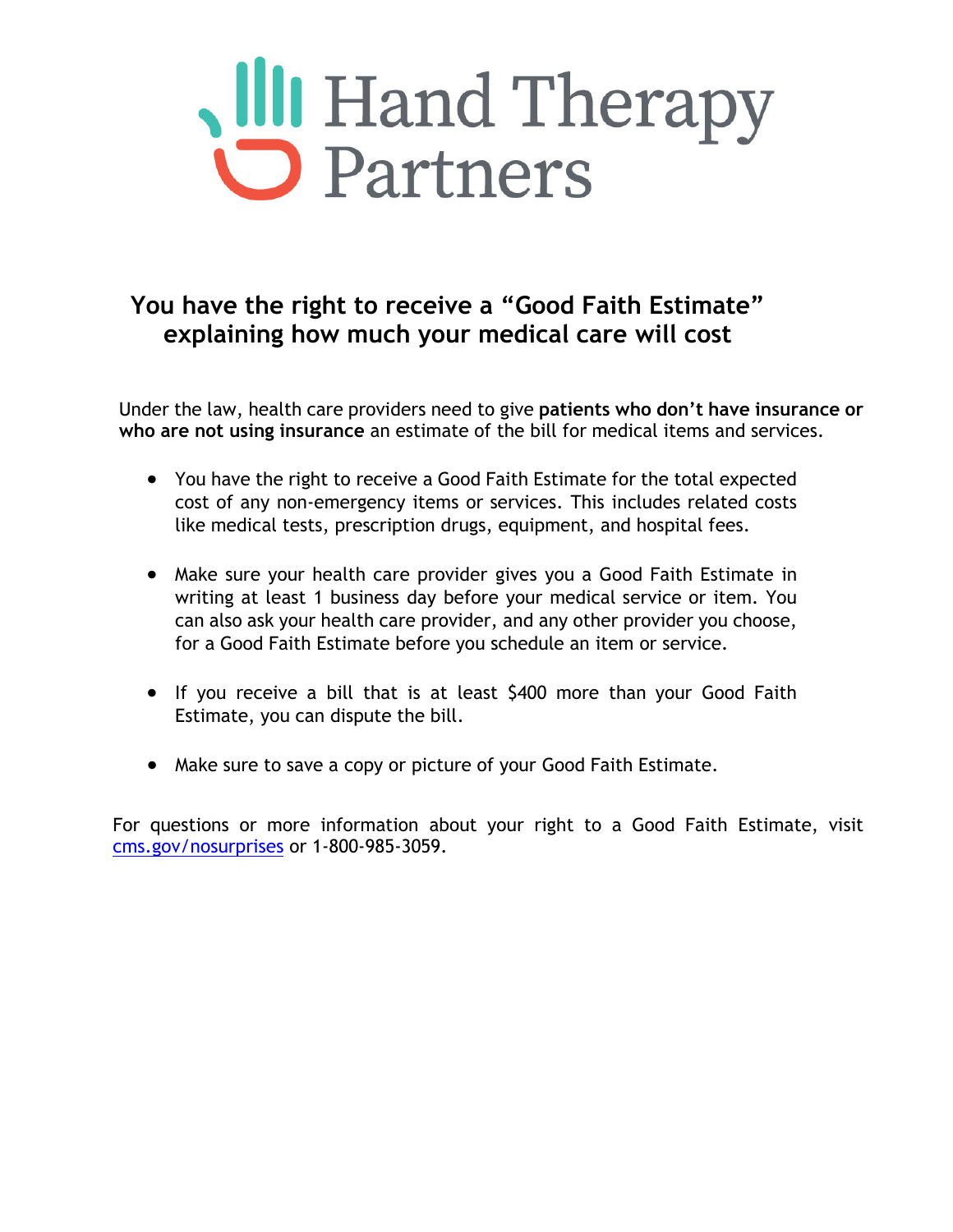# **Ill** Hand Therapy **O** Partners

## **Notice of Privacy Practices**

### **Your Information. Your Rights. Our Responsibilities.**

This notice describes how medical information about you may be used and disclosed and how you can get access to this information. **Please review it carefully.** 

#### **Your Rights**

You have the right to:

- Get a copy of your paper or electronic medical record
- Correct your paper or electronic medical record
- Request confidential communication
- Ask us to limit the information we share
- Get a list of those with whom we've shared your information
- Get a copy of this privacy notice
- Choose someone to act for you
- File a complaint if you believe your privacy rights have been violated

#### **Your Choices**

You have some choices in the way that we use and share information as we:

- Tell family and friends about your condition
- Provide disaster relief
- Include you in a hospital directory
- Provide mental health care
- Market our services and sell your information
- Raise funds

#### **Our Uses and Disclosures**

We may use and share your information as we: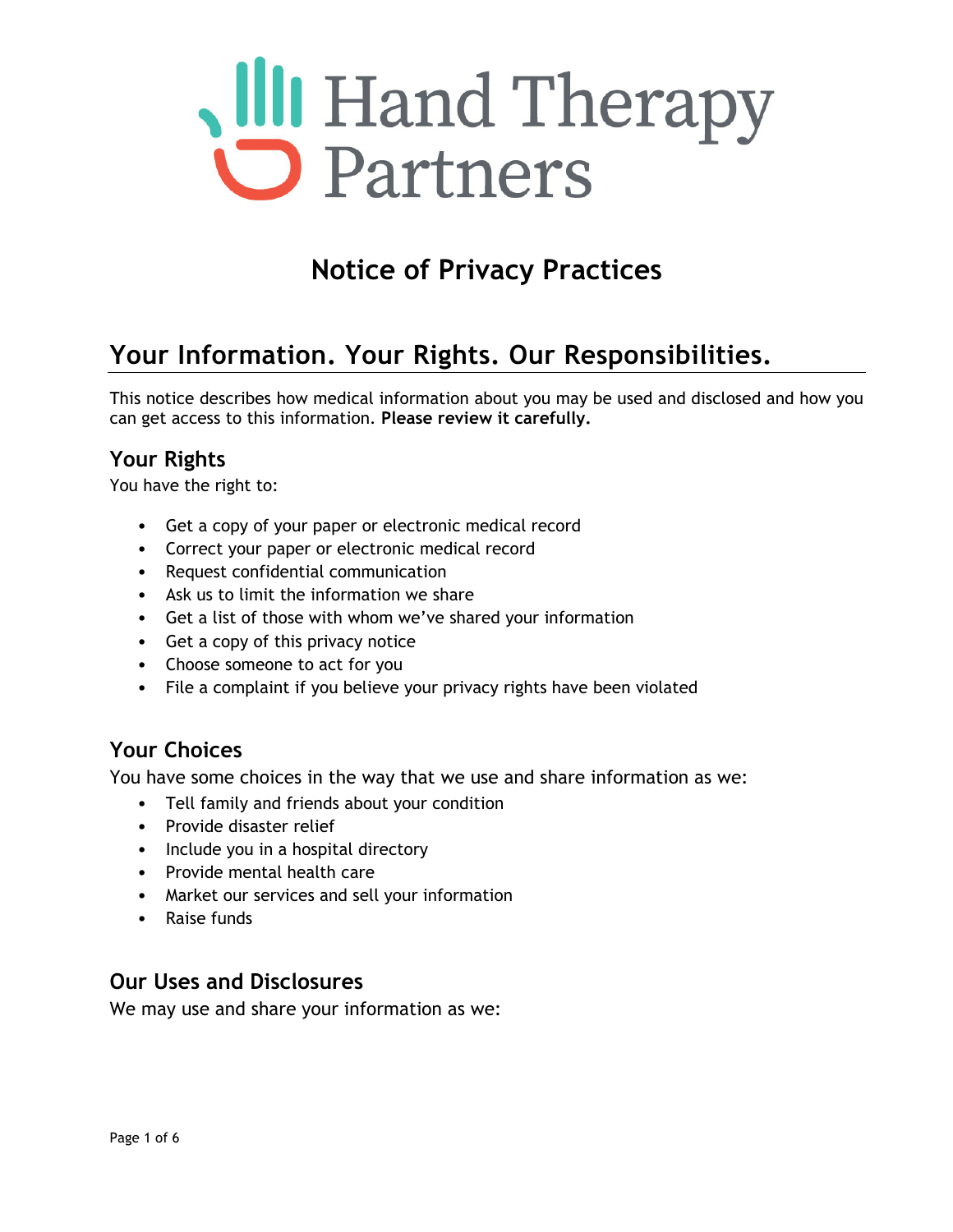- Treat you
- Run our organization
- Bill for your services
- Help with public health and safety issues
- Do research
- Comply with the law
- Respond to organ and tissue donation requests
- Work with a medical examiner or funeral director
- Address workers' compensation, law enforcement, and other government requests
- Respond to lawsuits and legal actions

#### **Your Rights**

**When it comes to your health information, you have certain rights.** This section explains your rights and some of our responsibilities to help you.

#### **Get an electronic or paper copy of your medical record**

- You can ask to see or get an electronic or paper copy of your medical record and other health information we have about you. Ask us how to do this.
- We will provide a copy or a summary of your health information, usually within 30 days of your request. We may charge a reasonable, cost-based fee.

#### **Ask us to correct your medical record**

- You can ask us to correct health information about you that you think is incorrect or incomplete. Ask us how to do this.
- We may say "no" to your request, but we'll tell you why in writing within 60 days.

#### **Request confidential communications**

- You can ask us to contact you in a specific way (for example, home or office phone) or to send mail to a different address.
- We will say "yes" to all reasonable requests.

#### **Ask us to limit what we use or share**

- You can ask us not to use or share certain health information for treatment, payment, or our operations. We are not required to agree to your request, and we may say "no" if it would affect your care.
- If you pay for a service or health care item out-of-pocket in full, you can ask us not to share that information for the purpose of payment or our operations with your health insurer. We will say "yes" unless a law requires us to share that information.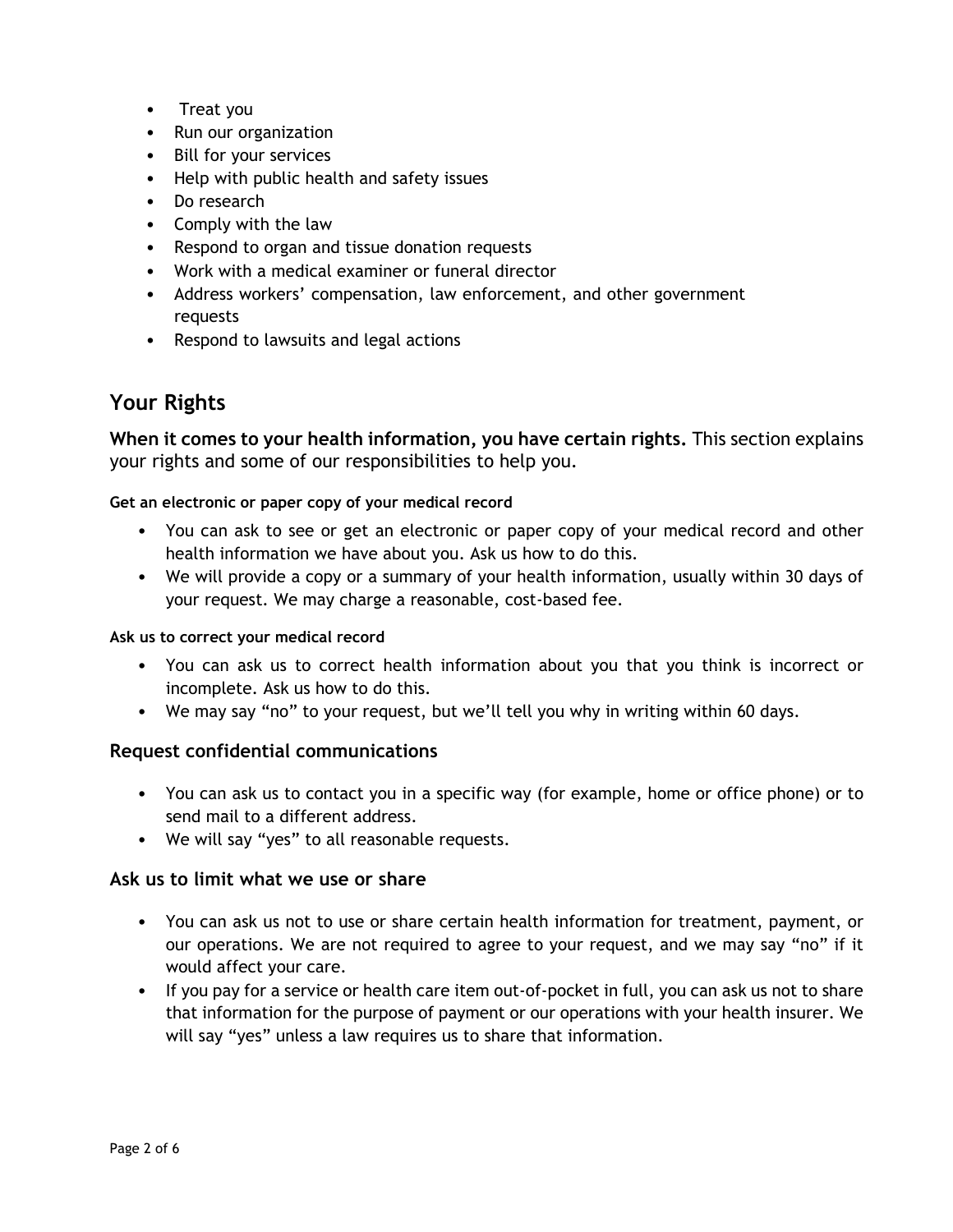#### **Get a list of those with whom we've shared information**

- You can ask for a list (accounting) of the times we've shared your health information for six years prior to the date you ask, who we shared it with, and why.
- We will include all the disclosures except for those about treatment, payment, and health care operations, and certain other disclosures (such as any you asked us to make). We'll provide one accounting a year for free but will charge a reasonable, cost-based fee if you ask for another one within 12 months.

#### **Get a copy of this privacy notice**

You can ask for a paper copy of this notice at any time, even if you have agreed to receive the notice electronically. We will provide you with a paper copy promptly.

#### **Choose someone to act for you**

- If you have given someone medical power of attorney or if someone is your legal guardian, that person can exercise your rights and make choices about your health information.
- We will make sure the person has this authority and can act for you before we take any action.

#### **File a complaint if you feel your rights are violated**

- You can complain if you feel we have violated your rights by contacting us using the information on page 1.
- You can file a complaint with the U.S. Department of Health and Human Services Office for Civil Rights by sending a letter to 200 Independence Avenue, S.W., Washington, D.C. 20201, calling 1-877-696-6775, or visiting **www.hhs.gov/ocr/privacy/hipaa/complaints/.**
- We will not retaliate against you for filing a complaint.

#### **Your Choices**

**For certain health information, you can tell us your choices about what we share.** If you have a clear preference for how we share your information in the situations described below, talk to us. Tell us what you want us to do, and we will follow your instructions. In these cases, you have both the right and choice to tell us to:

- Share information with your family, close friends, or others involved in your care
- Share information in a disaster relief situation
- Include your information in a hospital directory

*If you are not able to tell us your preference, for example if you are unconscious, we may go ahead and share your information if we believe it is in your best interest. We may also share your information when needed to lessen a serious and imminent threat to health or safety.* 

In these cases, we never share your information unless you give us written permission: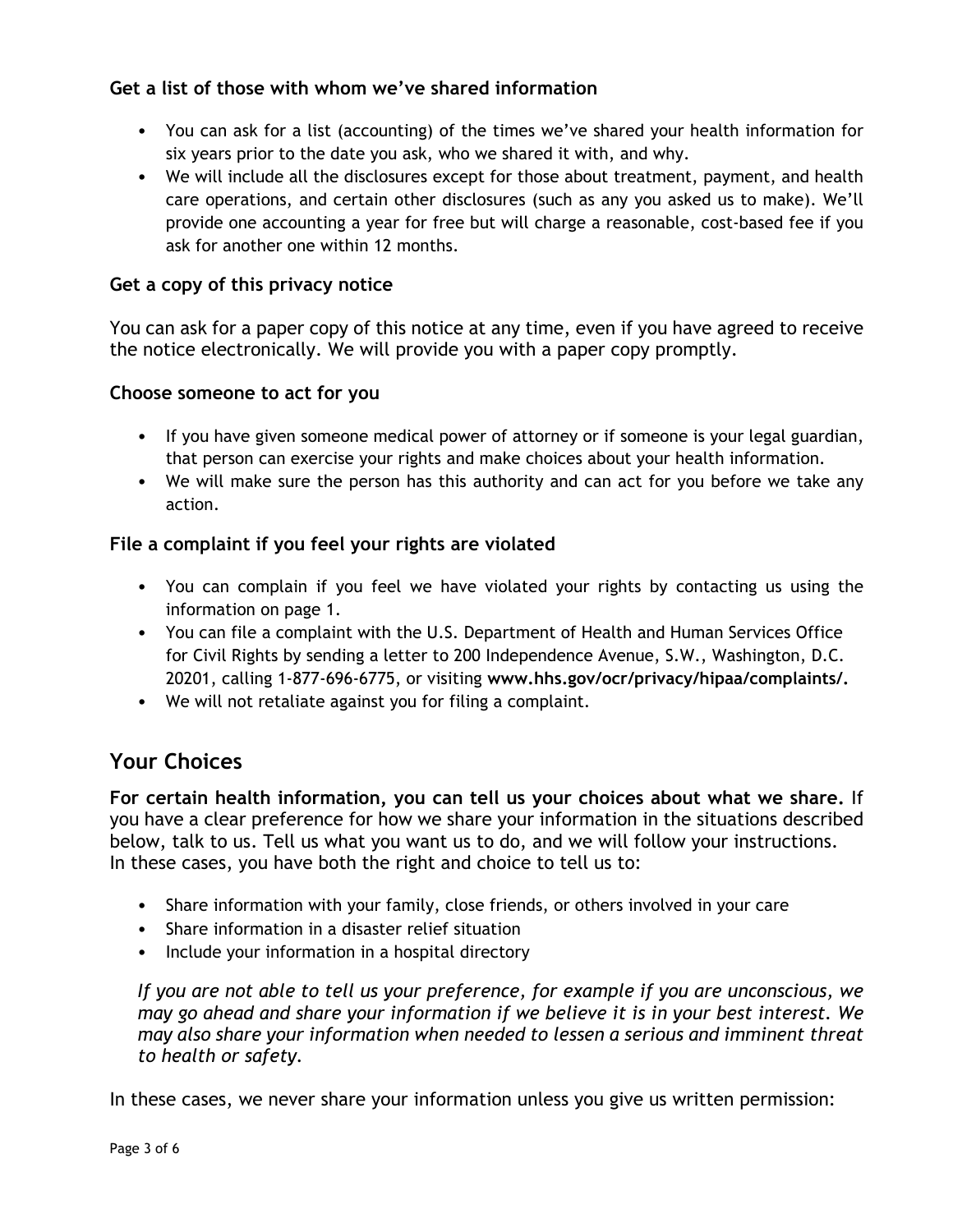- Marketing purposes
- Sale of your information

#### **Our Uses and Disclosures**

#### **How do we typically use or share your health information?**

We typically use or share your health information in the following ways. **Treat you** 

We can use your health information and share it with other professionals who are treating you.

*Example: A doctor treating you for an injury asks another doctor about your overall health condition.*

#### **Run our organization**

We can use and share your health information to run our practice, improve your care, and contact you when necessary. *Example: We use health information about you to manage your treatment and services.* 

#### **Bill for your services**

We can use and share your health information to bill and get payment from health plans or other entities.

*Example: We give information about you to your health insurance plan, so it will pay for your services.* 

#### **How else can we use or share your health information?**

We are allowed or required to share your information in other ways - usually in ways that contribute to the public good, such as public health and research. We have to meet many conditions in the law before we can share your information for these purposes. For more information see: www.hhs.gov/ocr/privacy/hipaa/understanding/consumers/index.html**.** 

#### **Help with public health and safety issues**

We can share health information about you for certain situations such as:

- Preventing disease
- Helping with product recalls
- Reporting adverse reactions to medications
- Reporting suspected abuse, neglect, or domestic violence
- Preventing or reducing a serious threat to anyone's health or safety

#### **Do research**

We can use or share your information for health research.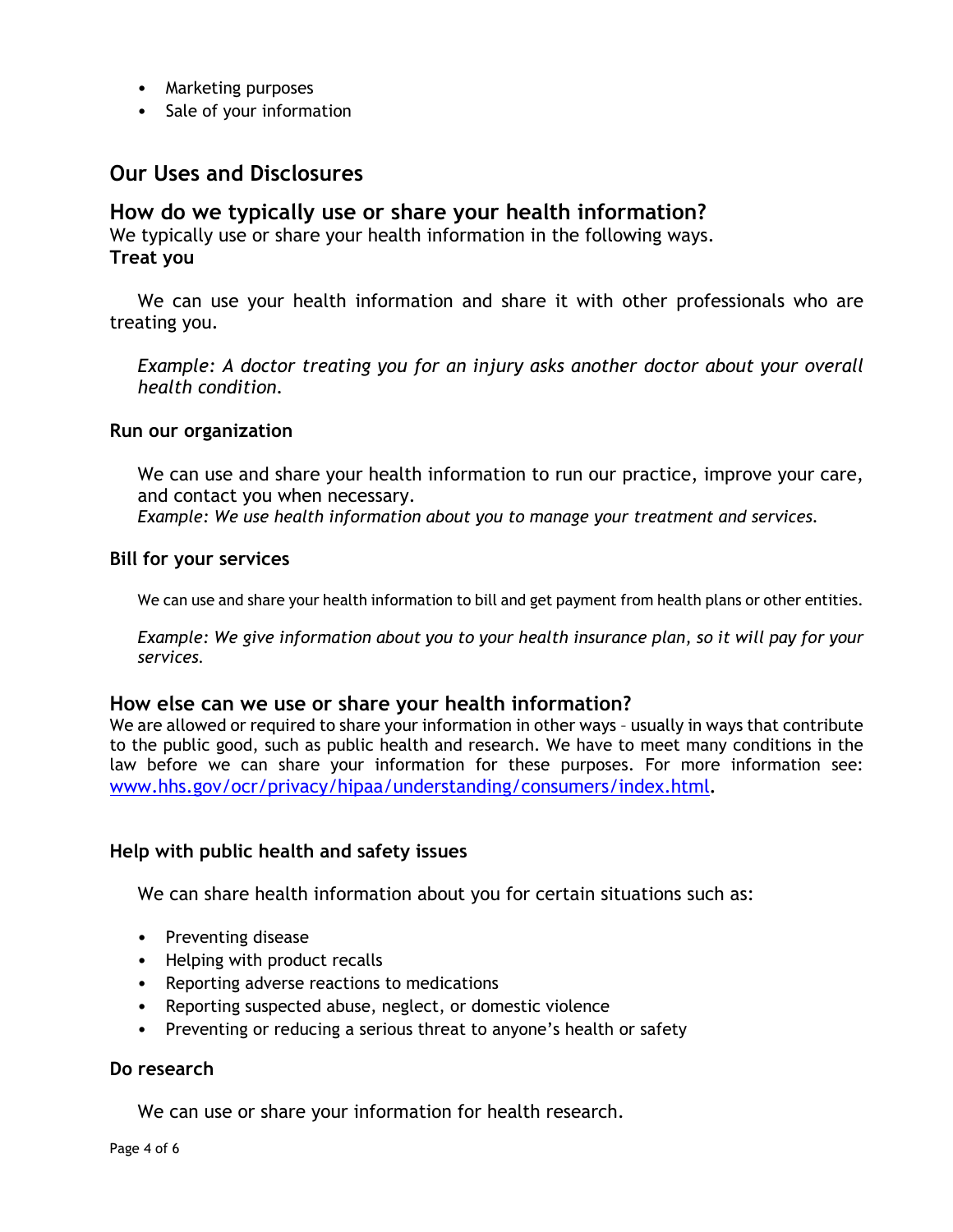#### **Comply with the law**

We will share information about you if state or federal laws require it, including with the Department of Health and Human Services if it wants to see that we're complying with federal privacy law.

#### **Respond to organ and tissue donation requests**

We can share health information about you with organ procurement organizations.

#### **Work with a medical examiner or funeral director**

We can share health information with a coroner, medical examiner, or funeral director when an individual dies.

#### **Address workers' compensation, law enforcement, and other government requests**

We can use or share health information about you:

- For workers' compensation claims
- For law enforcement purposes or with a law enforcement official
- With health oversight agencies for activities authorized by law
- For special government functions such as military, national security, and presidential protective services

#### **Respond to lawsuits and legal actions**

We can share health information about you in response to a court or administrative order, or in response to a subpoena.

#### **Our Responsibilities**

- We are required by law to maintain the privacy and security of your protected health information.
- We will let you know promptly if a breach occurs that may have compromised the privacy or security of your information.
- We must follow the duties and privacy practices described in this notice and give you a copy of it.
- We will not use or share your information other than as described here unless you tell us we can in writing. If you tell us we can, you may change your mind at any time. Let us know in writing if you change your mind.

For more information see:

www.hhs.gov/ocr/privacy/hipaa/understanding/consumers/noticepp.html**.**